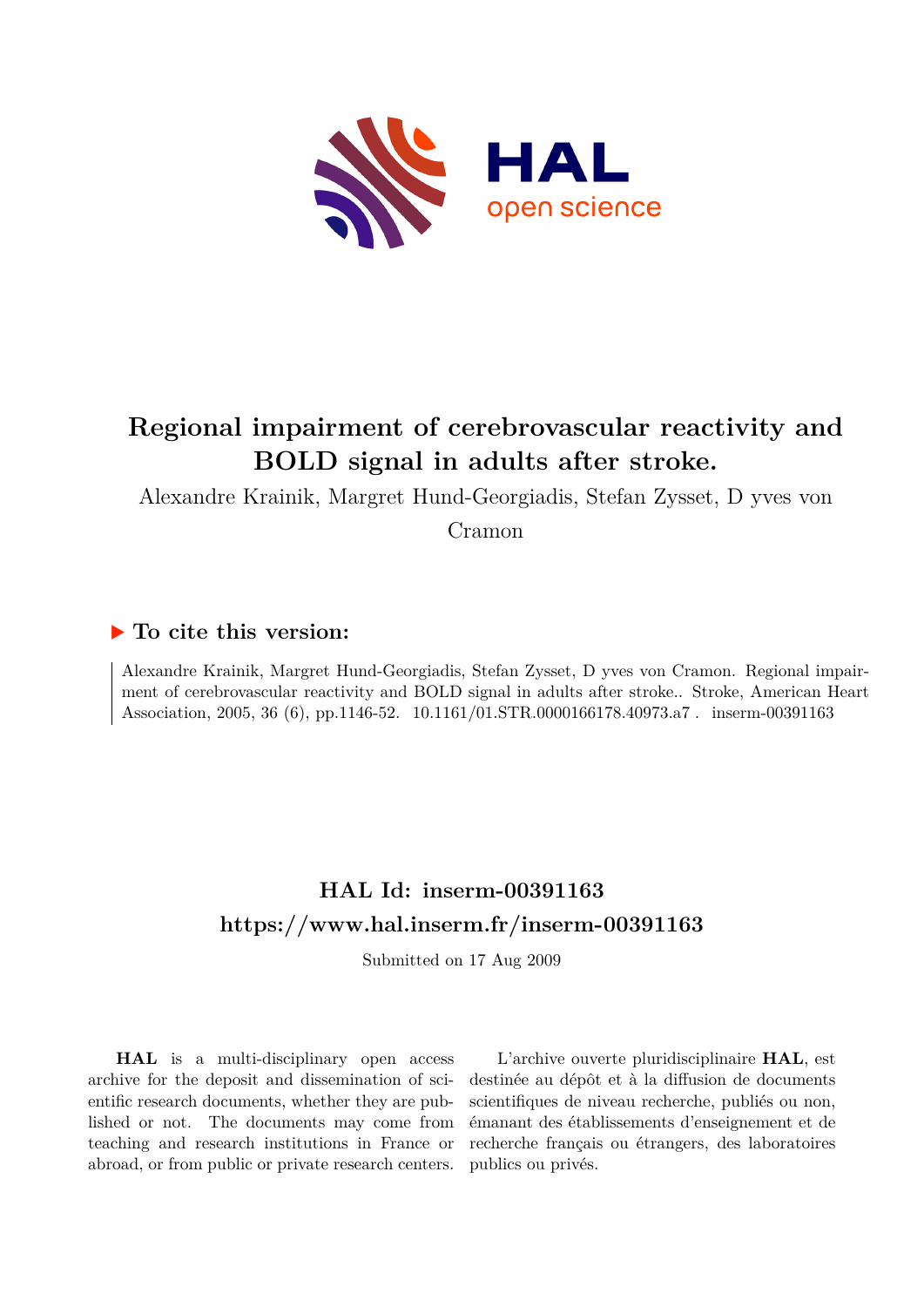

# **American Stroke Association**

A Division of American **Heart Association** 



JOURNAL OF THE AMERICAN HEART ASSOCIATION

#### **After Stroke Regional Impairment of Cerebrovascular Reactivity and BOLD Signal in Adults**

Alexandre Krainik, Margret Hund-Georgiadis, Stefan Zysset and D. Yves von Cramon

ISSN: 1524-4628 Copyright © 2005 American Heart Association. All rights reserved. Print ISSN: 0039-2499. Online Stroke is published by the American Heart Association. 7272 Greenville Avenue, Dallas, TX 72514 DOI: 10.1161/01.STR.0000166178.40973.a7 *Stroke* 2005;36;1146-1152; originally published online May 5, 2005;

<http://stroke.ahajournals.org/cgi/content/full/36/6/1146> located on the World Wide Web at: The online version of this article, along with updated information and services, is

<http://stroke.ahajournals.org/subscriptions/> Subscriptions: Information about subscribing to Stroke is online at

[journalpermissions@lww.com](mailto:journalpermissions@lww.com) 410-528-8550. E-mail: Kluwer Health, 351 West Camden Street, Baltimore, MD 21202-2436. Phone: 410-528-4050. Fax: Permissions: Permissions & Rights Desk, Lippincott Williams & Wilkins, a division of Wolters

<http://www.lww.com/reprints> Reprints: Information about reprints can be found online at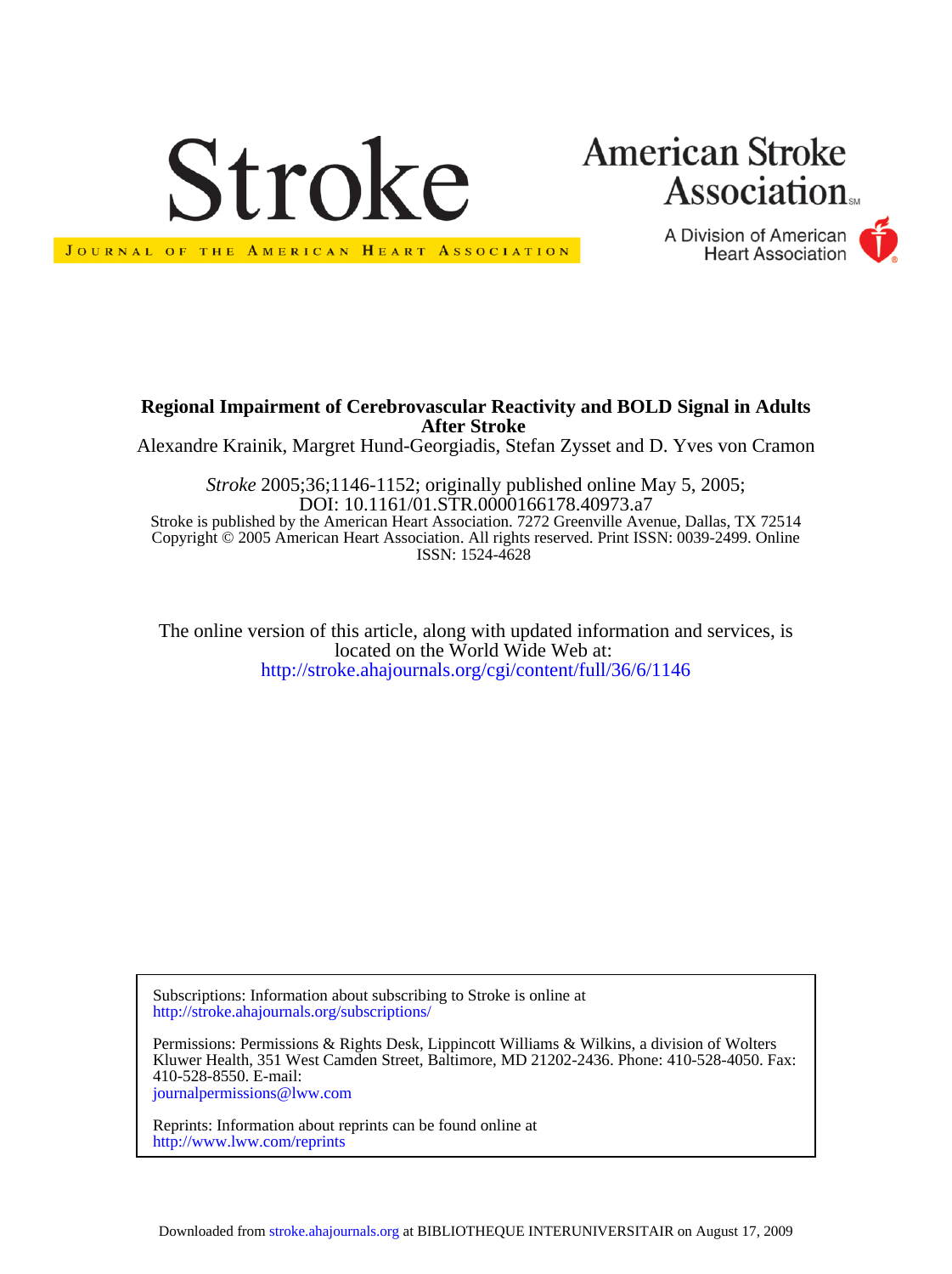## **Regional Impairment of Cerebrovascular Reactivity and BOLD Signal in Adults After Stroke**

Alexandre Krainik, MD, PhD; Margret Hund-Georgiadis, MD; Stefan Zysset, PhD; D. Yves von Cramon, MD, PhD

- *Background and Purpose*—Comparative studies across populations using functional magnetic resonance imaging (fMRI) rely on a similar relationship between blood oxygen level-dependent (BOLD) signal and neural activity. However, in elderly and patients with cerebrovascular disease, impaired cerebrovascular dynamics and neurovascular coupling may explain differences in BOLD contrast across populations and brain regions. The purpose of the study was to determine whether poststroke patients have regional heterogeneities of cerebrovascular reactivity (CVR) and their potential influence on voxel-wise motor-related BOLD signal.
- *Methods*—Using fMRI, 8 fully recovered patients from stroke in the frontal lobe without cortical lesion in the regions of interest located in the primary sensorimotor cortex (SMC), supplementary motor area (SMA), and cerebellum (CRB) were compared with 8 healthy subjects. Motor-related BOLD signal changes (%SC) were evaluated during simple unimanual and bimanual tasks, and CVR was evaluated during hyperventilation (HV). Analyses were performed using Lipsia software in SMC, SMA, and CRB.
- *Results*—In controls, amplitudes of BOLD signal were symmetrical in all regions of interest during all motor tasks and HV. In patients, %SC was decreased in SMC and SMA of the lesioned hemisphere despite their apparent anatomical integrity for all tasks. Impaired CVR was a predictor of impaired motor-related BOLD response in the SMC during contralateral movements ( $\beta$ =-1.87;  $R$ =-0.75;  $P$ =0.03).
- *Conclusions*—These preliminary findings suggest that CVR heterogeneities may account for task-related BOLD signal changes in patients after stroke. **(***Stroke***. 2005;36:1146-1152.)**

**Key Words:** hyperventilation  $\blacksquare$  magnetic resonance imaging, functional  $\blacksquare$  motor activity  $\blacksquare$  stroke, ischemic

To investigate mechanisms of recovery and cortical reor-ganization related to stroke, functional magnetic resonance imaging (fMRI) has become a widely used noninvasive neuroimaging technique based on blood oxygen leveldependent (BOLD) signal. Although the neurovascular coupling remains incompletely understood, several studies performed in steady-state animal preparations and in healthy human volunteers reported a linear relationship between neural activity and the BOLD signal.<sup>1</sup> However, the hemodynamic response can vary across populations, cortical areas, and stimuli duration.2–5 Clinical investigations brought evidence that BOLD signal was impaired in patients. $3,6-11$ Hence, in comparative studies between populations and regions of interest, the assumption of a constant neurovascular coupling is highly questionable under pathological conditions, and inferences on neural activity have to be conducted cautiously.3 A careful selection of subjects is required to control for relevant cofactors of the BOLD response and cerebrovascular reactivity (CVR) should be evaluated regionally to define individual and population baselines to conduct

further comparisons.<sup>3</sup> Rossini et al<sup>11</sup> showed that impaired sensory-induced BOLD contrast was mostly related to impaired CVR.

A number of methods has been proposed to evaluate CVR using different imaging techniques such as transcranial Doppler ultrasonography,<sup>11</sup> positron emission tomography,<sup>12</sup> and fMRI<sup>13</sup> and vasoactive agents such as acetazolamide or  $CO<sub>2</sub>$ challenge  $(CO<sub>2</sub>)$  inhalation or hyperventilation). Hyperventilation (HV) is used as a simple and reliable task to map individual CVR.13,14 HV induces hypocapnia that reduces cortical MR intensity, which is thought to reflect increased oxygen extraction related to cerebral vasoconstriction and reduced cerebral blood flow (CBF).14 fMRI BOLD signal is mainly related to small cortical vessels reactivity, and may reveal regional CVR heterogeneities.13

To determine whether patients have particular regional CVR heterogeneities and their potential influence on motorrelated BOLD signal, we compared fully recovered patients from stroke to healthy subjects during simple motor tasks and hyperventilation using fMRI.

*Stroke* **is available at http://www.strokeaha.org DOI: 10.1161/01.STR.0000166178.40973.a7**

Received September 23, 2004; final revision received March 4, 2005; accepted March 24, 2005.

From the Max-Plack Institute for Human Cognitive and Brain Sciences (A.K., M.H.-G., S.Z., D.Y.v.C.), Leipzig, Germany; the MRI–Neuroradiology Department (A.K.), INSERM /UJF 594, CHU Grenoble, France; and the Daycare Clinic of Cognitive Neurology (M.H.-G., S.Z., D.Y.v.C.), University of Leipzig, Leipzig, Germany.

Correspondence to Dr Alexandre Krainik, Unite´ IRM–CHU Grenoble, BP 217, F-38043 Grenoble, France. E-mail akrainik@chu-grenoble.fr © 2005 American Heart Association, Inc.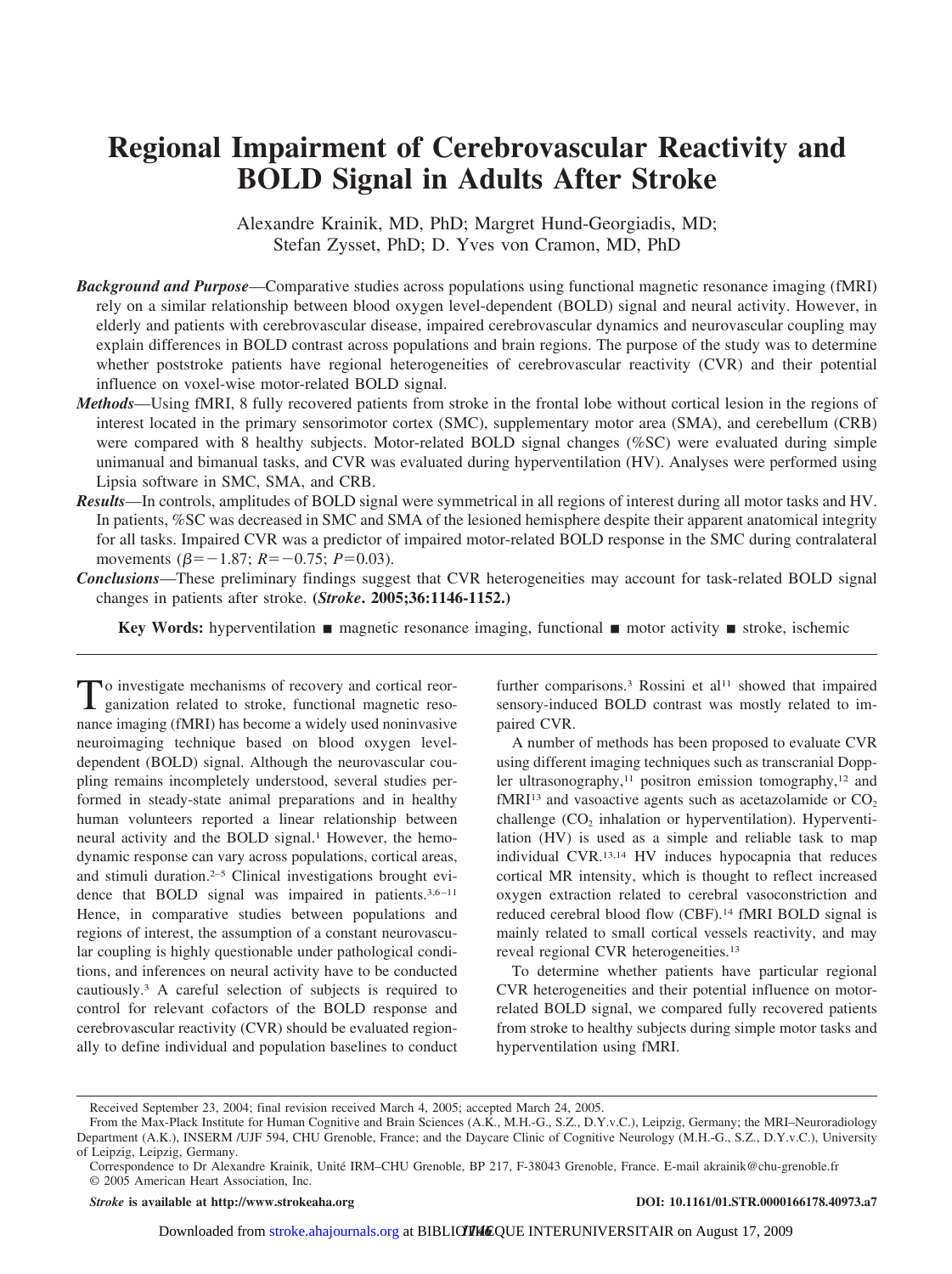| Patient<br>No./Age*/Sex | Ischemic Infarct |                       |                          |                                | <b>Clinical Features</b>              |                              |
|-------------------------|------------------|-----------------------|--------------------------|--------------------------------|---------------------------------------|------------------------------|
|                         | Side             | Topography            | Volume.<br>$\text{cm}^3$ | Time to<br>Stroke <sup>+</sup> | Initial Motor<br>Deficit <sup>+</sup> | Additional<br><b>Disease</b> |
| 1/72/M                  | Left             | Frontal               | 40.20                    | 32                             | 4/5                                   | <b>HBP</b>                   |
| 2/56/N                  | Right            | Frontal               | 4.50                     | 71                             | 3/5                                   | $\cdots$                     |
| 3/42/M                  | Right            | Frontotemporoparietal | 61.50                    | 56                             | 3/5                                   | $\cdots$                     |
| 4/43/W                  | Right            | Frontal               | 27.60                    | 85                             | 3/5                                   | $\cdots$                     |
| 5/63/W                  | Right            | Frontal               | 39.60                    | 58                             | 4/5                                   | $\cdots$                     |
| 6/52/M                  | Left             | Frontal               | 23.20                    | 11                             | 4/5                                   | $\cdots$                     |
| 7/58/M                  | Right            | Frontotemporoparietal | 96.00                    | 60                             | 3/5                                   | <b>HBP</b>                   |
| 8/34/W                  | Right            | Frontotemporoparietal | 23.80                    | 33                             | 3/5                                   | $\cdots$                     |

#### **Clinical Characteristics of the Patients**

\*In years. †In months.

‡According to Mathew Stroke Scale.

HBP indicates high blood pressure; M, man; W, woman.

#### **Subjects and Methods**

#### **Subjects**

Patients were identified from review of admitting records to Daycare Clinic of Cognitive Neurology, University of Leipzig. Inclusion criteria were: (1) stroke history with full clinical recovery15 and normal electromyogram recordings from 2 hand muscles (M. flexor pollicis longus, M. extensor digitorum communis); (2) brain infarction of, at least, the frontal lobe without hemorrhage; (3) no macroscopic lesion of the hand representation in primary sensorimotor cortex, SMA, CRB, basal ganglia, or thalamus on 3-dimensional (3D) T1-weighted images; (4) no severe cerebral small-vessels disease on T2-weighted images defined by a score  $>12$  based on MR structural abnormalities;<sup>16</sup> and (5) no significant cerebrovascular stenosis  $(\geq 70\%$  based on NASCET measurement) assessed by Doppler and duplex sonography. Exclusion criteria of the study were: (1) excessive blood pressure  $>140/90$  mm Hg at the time of examination; (2) tachycardia (pulse  $>120/min$ ); (3) hypoxemia  $(PaO<sub>2</sub> < 90$  mm Hg); and (4) inappropriate task performance (see HV subsection).

Thus, 8 patients (4 women and 4 men; mean  $age \pm SD = 52.5 \pm 12.4$ years) were compared with 8 age-matched healthy volunteers (3 women and 5 men;  $age=57.8 \pm 5.1$  years) without neurological or vascular history. Clinical and imaging details of the enrolled patients are presented in the Table and Figure I (available online only at http://www.strokeaha.org). All subjects were nonsmokers and righthanded according to the Edinburgh Handedness Inventory.17 All subjects gave their informed consent according to the Declaration of Helsinki.

#### **MR Imaging**

The protocol was performed on a 3-T whole-body MR scanner (Medspec 300/100; Brucker Medizintecknik). Functional images consisted in acquiring 20 axial planes (field of view: 19.2 cm; matrix:  $64\times64$ ; slice thickness: 4 mm, gap: 1 mm) parallel to the anterior commissure–posterior commissure plane covering the whole brain and cerebellum using a single-shot gradient-recalled echoplanar imaging sequence (EPI) (time of repetition [TR]/time of echo [TE]: 2000/30 ms; flip angle: 90°). Before functional images, acquisition of anatomical images consisted of a high-resolution 3D T1-weighted MDEFT18 volume with 116 axial planes (matrix: 256256; TR/TE: 1200/10 ms; thickness: 1.5 mm, no gap) for anatomical study and coregistration of the functional data, 20 axial T1-weighted MDEFT images (matrix: 256×256; TR/TE: 1300/10 ms; thickness: 4 mm, gap: 1 mm) and 20 axial T1-weighted inversion recovery EPI with identical geometrical parameters as the functional images for coregistration, and 20 axial T2-weighted images (matrix:  $512\times512$ ; TR/TE:  $8500/80$  ms; thickness: 4 mm, gap: 1 mm) to determine cerebral small-vessel disease.16

#### **Tasks**

Before MR examination, all subjects were clinically examined and trained for 15 minutes to perform the tasks correctly. Instructions were visually cued.

#### **Motor Tasks**

Three manual tasks were successively performed and consisted of simple hand grip at 1 Hz of the right hand, the left hand, and both hands. Each task was composed of 6 seconds of rest (secondarily discarded of the analysis to allow magnetic field to reach equilibrium), followed by 6 successive blocks (each block alternating 24 seconds of rest and 24 seconds of movement; total duration: 4 minutes and 54 seconds).

#### **Hyperventilation**

After motor tasks, subjects were instructed to perform HV at 1 Hz. The task was composed of 3 blocks (each block alternating 1 minute of rest, 2 minutes of HV, 1 minute of rest; total duration= $12$ minutes). Using a Maglife device (Brucker Medizintecknik), the end-tidal CO<sub>2</sub> partial pressure (EtCO<sub>2</sub>), respiratory rate, arterial pulse, and  $O_2$  blood saturation were monitored. Appropriate HV was defined by  $EtCO<sub>2</sub> < 25$  mm Hg.<sup>13</sup>

#### **Data Analysis**

Anatomical and functional images were processed using LIPSIA, dedicated software of preprocessing, registration, signal analysis, statistical evaluation, and visualization.19 Before signal analysis and statistical evaluation, functional data were preprocessed using successively: (1) in-plane motion correction; (2) slice–time correction to compensate for the temporal offset between slices acquired within the same scan using a cubic–spline interpolation; (3) baseline drift correction by using a voxel-wise high-pass filter in the temporal domain (cutoff period of 1.5-times of the stimulation frequency); and (4) spatial Gaussian filter with a kernel size of 5.65 mm full-width half-maximum.

The 3D anatomical data set (3D-MDEFT) was standardized to a stereotactic reference space.20 A transformation matrix was calculated by mapping the 2-dimensional anatomical slices (2D-MDEFT) onto the 3D-MDEFT images by using a rigid linear registration with 6 degrees of freedom (3 rotational, 3 translational). The inversion recovery EPI data were applied to refine the transformation matrix for EPI functional images. The rotational and translational parameters were subsequently transformed by linear scaling to a standard size. The resulting parameters were then used to transform the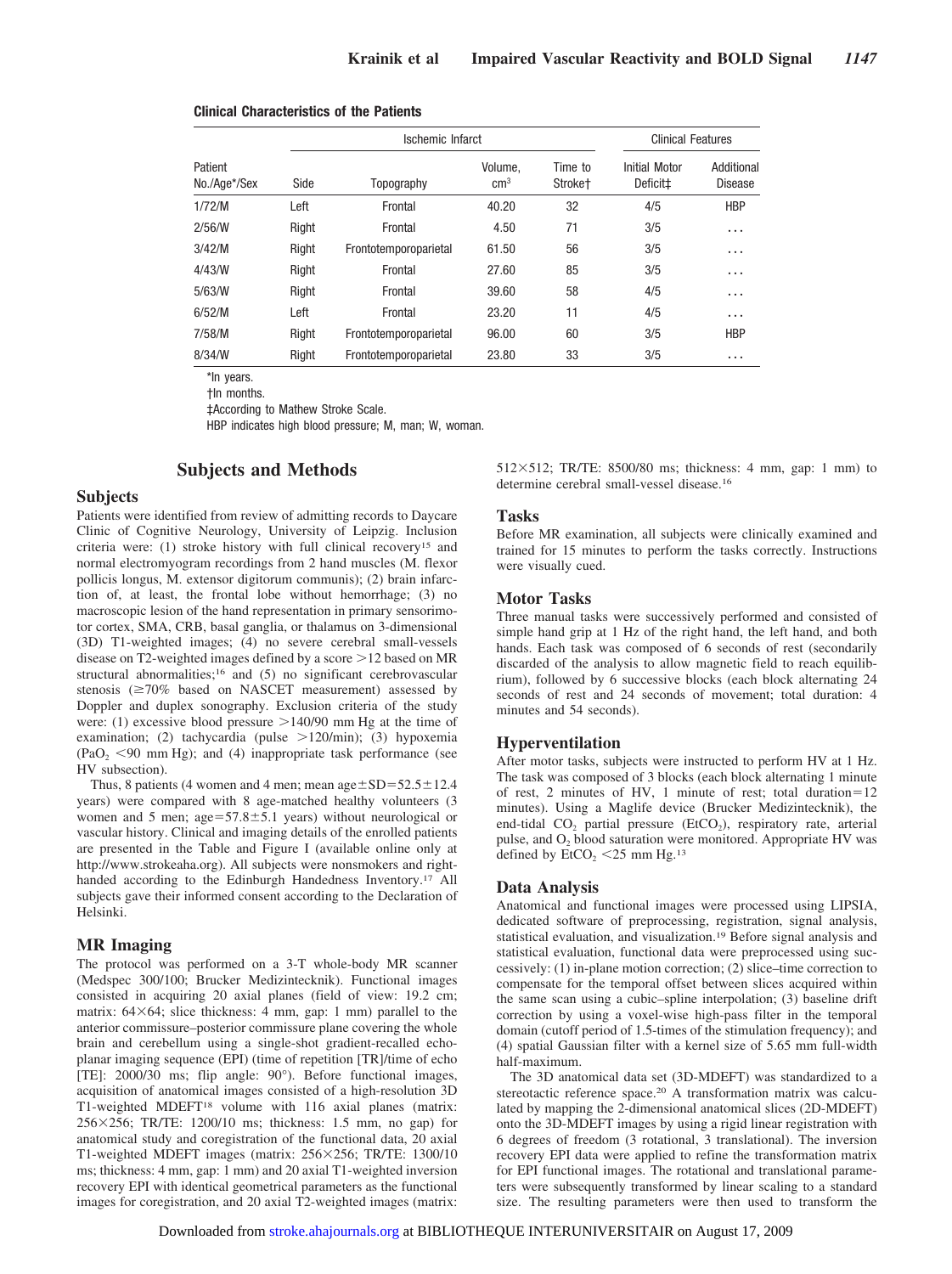

Figure 1. Monitoring of end-tidal Pco<sub>2</sub> and respiratory rate during hyperventilation. Time courses for the whole task (A, B), and for stimulus block (mean $\pm$ SEM); (C, D) showed similar performances in both group, despite a small decrease of respiratory rate over the last seconds of the block in patients.

functional slices using tri-linear interpolation, so that the resulting functional slices were aligned with the stereotactic coordinate system.

For each subject, signal time courses were extracted from 3 different anatomical regions in each hemisphere: primary SMC, SMA, and the quadrangular lobule of the CRB. In each anatomical region, the voxel corresponding to the maximum z value during the bimanual task for z value  $>3.09$  ( $P<0.001$ ) was identified individually. The signals of these voxels were averaged to the signals of their 26 contiguous voxels defining isovolumetric regions of interest (ROIs) of 729 mm3 . Percentage of signal change (%SC) was calculated for each time point against a resting baseline. For each pair of homologous ROI, interhemispheric differences of %SC  $(\Delta\%SC = ipsilesional\% SC - contralesional\% SC)$  were calculated. Individual results are expressed in mean $\pm$ SD and group results in mean±SEM. Statistics of clinical data and signal changes were conducted using statistical software (version 11.0; SPSS Inc). Comparisons between averaged group data were performed using *t* test, and between individual data using rank-order Wilcoxon, and Mann– Whitney tests when appropriate.

#### **Results**

Both controls and patients performed HV similarly. At rest, the respiratory rate and the  $EtCO<sub>2</sub>$  were  $14.5 \pm 4.0$ /min and  $34.6 \pm 4.0$  mm Hg in controls, and  $13.7 \pm 2.1$ /min and  $35.2 \pm 3.3$  mm Hg in patients. During HV, respiratory rate raised up to  $58.9 \pm 9.5$ /min in controls and to  $52.9 \pm 11.3$ /min in patients, and EtCO<sub>2</sub> decreased to  $19.9 \pm 4.2$  mm Hg in controls and to  $20.5 \pm 2.5$  mm Hg in patients (Figure 1). Illustrative HV statistical maps for controls and patients with right infarct are displayed in additional Figure II (available online only at http://www.strokeaha.org).

The results of each pair of ROIs are presented separately because of the different origins of their vascular supply, their nonlinear vascular dynamics,<sup>2</sup> and their different potential changes related to the brain infarct. In controls, the ROI side was noted left and right, whereas in patients ROIs were noted ipsilesional and contralesional. Furthermore, because of hemispheric specialization and to allow comparisons of activation for different ROIs in accordance to their functional role during unimanual tasks, the ROI side was additionally noted ipsilateral and contralateral to the moving hand.

During bimanual movements, all subjects had significant bilateral activation in SMC, SMA, and CRB. Anatomical coordinates in Talairach space of the maximum z values were in SMC:  $x=34.4\pm4.7$ ,  $y20.7\pm6.0$ ,  $z=53.6\pm4.8$  in controls, and  $x=34.0\pm5.1$ ,  $y=-26.1\pm4.5$ ,  $z=51.1\pm3.7$  in patients; for SMA:  $x=3.8\pm2.9$ ,  $y=-11.3\pm4.7$ ,  $z=49.9\pm4.0$  in controls, and  $x=5.3\pm2.9$ ,  $y=-10.1\pm5.3$ ,  $z=54.4\pm5.2$  in patients; for CRB:  $x=17.8 \pm 5.0$ ,  $y=-55.4 \pm 3.6$ ,  $z=-12.7 \pm 2.6$  in controls, and  $x=17.4\pm4.6$ ,  $y=-52.7\pm4.8$ ,  $z=-17.4\pm3.6$  in patients. These coordinates were similar in both groups.

Mean percentage of signal change (%SC) are displayed in Figures 2 and 3. In controls, comparisons based on averaged %SC showed no interhemispheric difference in all ROIs for HV and all motor tasks (Figure 2). In patients, interhemispheric comparisons showed that mean %SC were lower in ipsilesional SMC and SMA for all task. No difference was detected in CRB except decreased %SC in the contralesional CRB during contralateral movements (Figures 2 and 3).

Because of symmetrical %SC in controls, mean values of left and right ROIs were used for intergroup comparisons (Figure 3). Compared with controls, mean %SC were lower in ipsilesional SMC and SMA for all tasks, and in contralesional CRB during bimanual and contralateral movements. %SC were similar in contralesional SMC for all tasks, in contralesional SMA during bimanual and contralateral movements, and in ipsilesional CRB for all tasks. %SC were higher in contralesional SMA during HV and ipsilateral movements (Figure 3). Illustrative statistical maps for controls and patients with right infarct during HV and motor tasks are displayed in Figure 4.

For patients, linear regression analyses were conducted to evaluate the prediction of individual interhemispheric %SC difference during motor tasks  $(\Delta \% {\rm SC_{MOT}})$  from interhemispheric %SC difference during HV ( $\Delta$ %SC<sub>HV</sub>). No significant relationship was obtained from mean %SC calculated over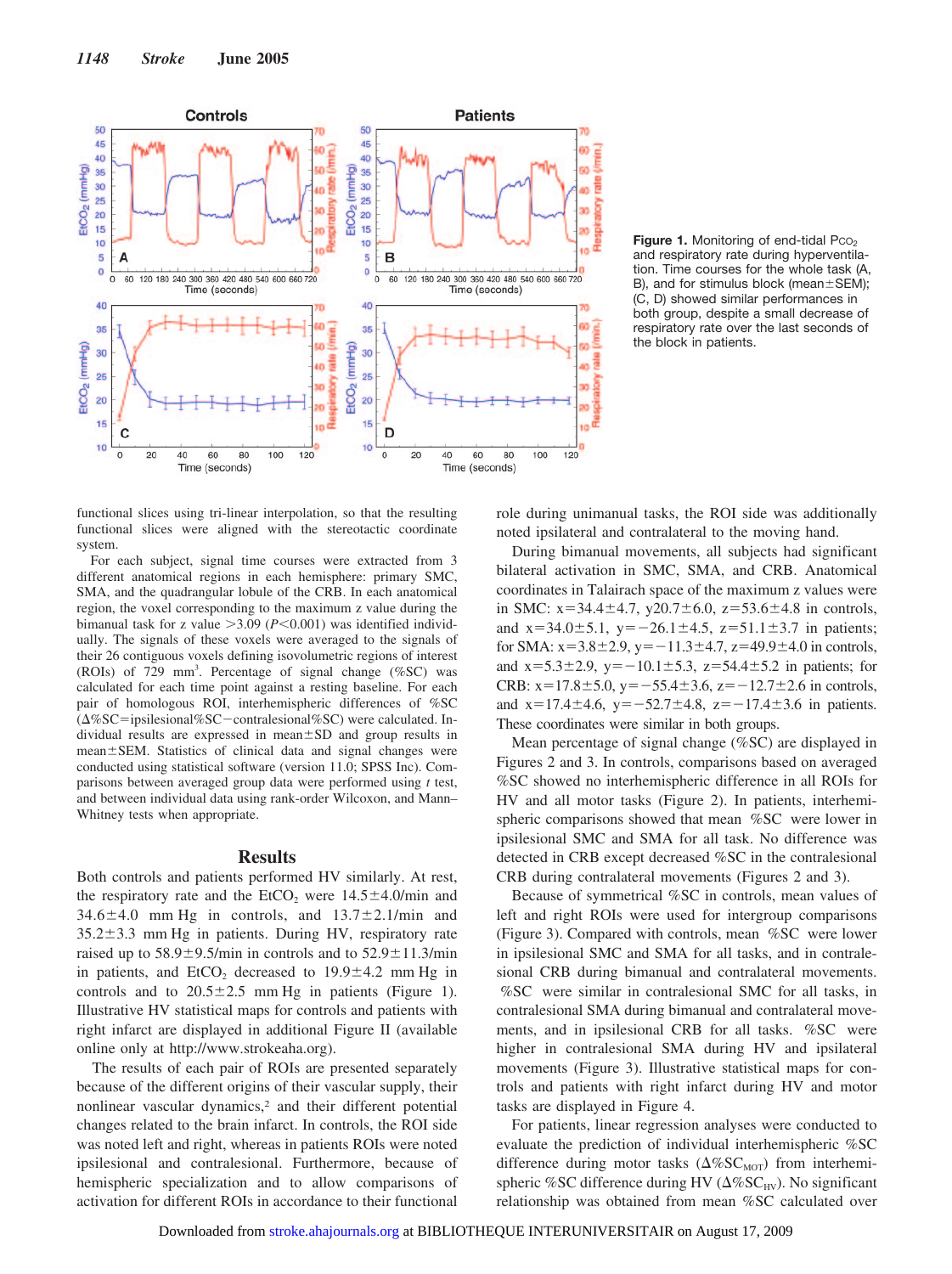

**Figure 2.** Mean temporal changes of BOLD signal during hyperventilation and motor tasks. In controls, time course of signal changes for stimulus block (%SC±SEM) were symmetrical in both hemispheres for all pairs of ROIs. In patients, decreased BOLD signal were noted in ipsilesional SMC and SMA for HV and all motor tasks. In CRB, decreased BOLD signal was only present in the contralesional hemisphere during contralateral movements.

the whole duration of tasks execution. Thus, mean difference signal change was evaluated over its steady state that was reached over the second half of the task execution. In SMC and for contralateral and bimanual movements, the scatterplot indicates that the 2 variables were linearly related such that as overall  $\Delta\%SC_{HV}$  increased the overall  $\Delta\%SC_{MOT}$  decreased. For ipsilateral movement, no significant correlation was detected (Figure 5). In SMA, linear regression analyses did not show any significant relationship between  $\Delta\%SC_{HV}$  and  $\Delta\%SC_{MOT}$  (data not shown). The lesion volume was not correlated to any interhemispheric %SC difference.

#### **Discussion**

In fully recovered patients after stroke, we have shown that the amplitude of BOLD signal detected within the ROIs was decreased during motor tasks in ipsilesional SMC and SMA despite their apparent anatomical integrity. Using HV to evaluate regional CVR, we have shown that CVR was heterogeneous across brain regions and asymmetrical in patients. Impaired CVR was a predictor of impaired motorrelated BOLD response in the SMC during contralateral movements. Our preliminary results show that these CVR heterogeneities could be a methodological issue in functional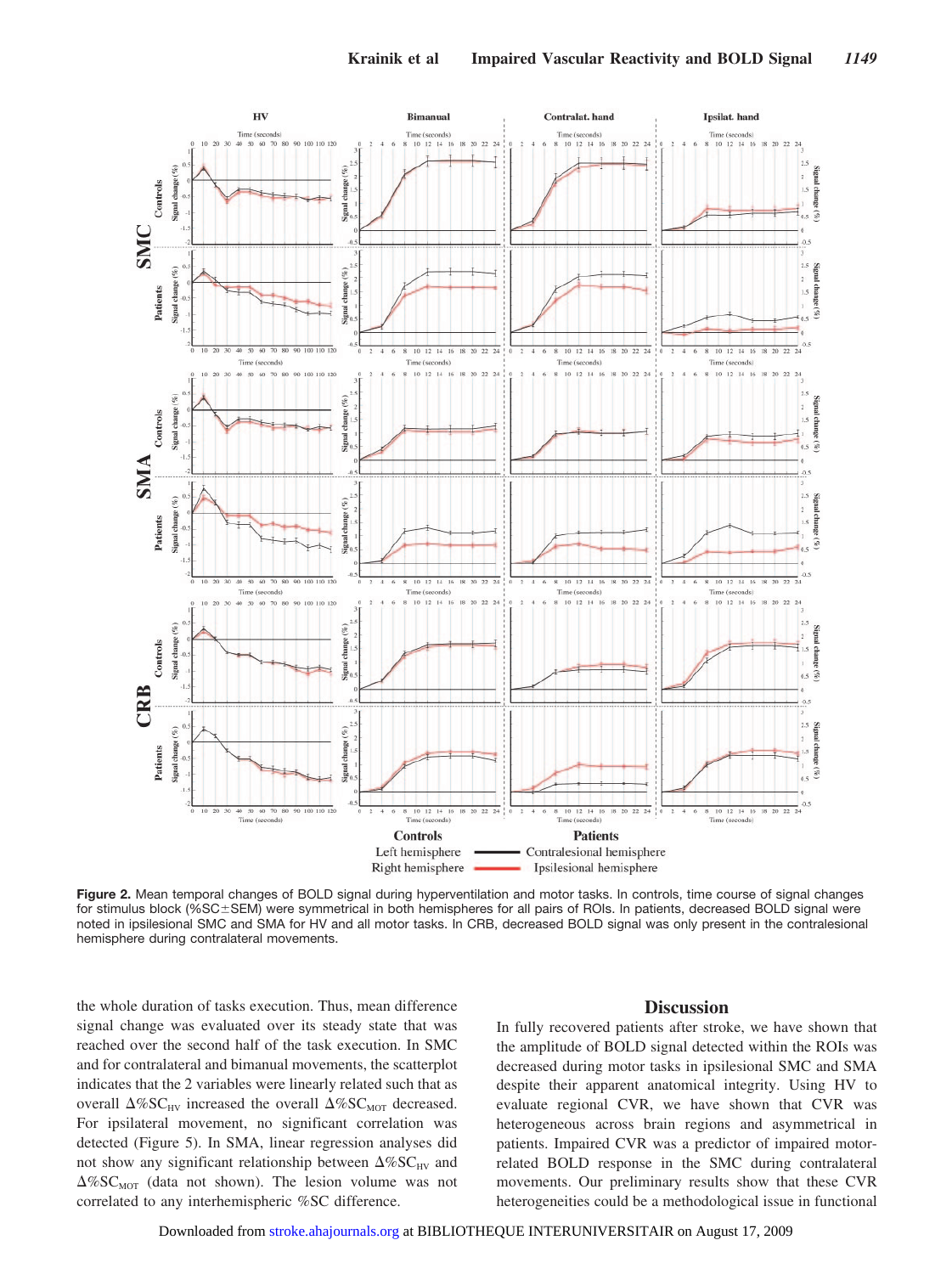



imaging studies using task-related BOLD signal in poststroke patients.

After stroke, motor recovery is accompanied by changes in activation pattern over time and our results in patients with good motor performance are in line with previous studies, including a decrease of BOLD signal in ipsilesional SMC and SMA.<sup>21</sup> Although BOLD signal remains incompletely understood, impaired task-related BOLD signal might reflect local changes in microvascular dynamics, neural activity, and energy demand,<sup>1</sup> as previously suggested in patients<sup>3</sup> with significant cerebrovascular stenosis,<sup>6,7</sup> and focal brain lesions such as infarction<sup>9,11</sup> and neoplasm.<sup>8,10</sup>

Using fMRI BOLD signal during HV, CVR mapping showed intrahemispheric differences supported by regional CVR heterogeneities.12,13 However, signal changes were symmetrical in controls and in CRB of patients remotely located from infarction. In contrast, asymmetrical responses were observed in SMC and SMA that were closer to the



**Figure 4.** Hyperventilation and motor-related signal changes at the SMC and SMA level. The representation of group studies in controls and in patients with right infarct ( $n=6$ ) show decreased z values in both ipsilesional ROIs for all tasks (color scales for HV on the left, and for motor tasks on the right).

infarction. Such regional altered CVR has been already reported in patients after stroke without arterial occlusive disease.22 It has also been described in patients with major cerebral arterial occlusive disease and correlated to impaired motor-related BOLD signal.<sup>6</sup> In patients with unilateral stroke but without cerebrovascular stenosis, bilateral impaired motor-related BOLD signal have been reported in SMC,<sup>9</sup> but no CVR evaluation was performed and most patients had arterial hypertension and lacunar infarct that might have decreased global CVR.4 To better control neural activity, Rossini et al<sup>11</sup> used median nerve stimulation measured by magnetoencephalography and showed that impaired BOLD signal in primary sensory cortex was mainly related to impaired CVR evaluated by transcranial Doppler ultrasonography after  $CO<sub>2</sub>$  inhalation. However, no significant correlation was detected between altered CVR and BOLD responses. Such discrepancy could be caused by the method used to

## **SMC in Patients**



**Figure 5.** Relationships between altered cerebrovascular reactivity and motor-related BOLD signal in SMC of patients. Scatterplot with regression slopes in SMC shows that impaired steady-state motor-related BOLD signal estimated with  $\Delta$ %SC<sub>MOT</sub> is dependent of impaired CVR estimated with  $\Delta\%$ SC<sub>HV</sub> during contralateral ( $\Delta\%$ SC<sub>MOT</sub>=-1.87 $\Delta\%$ SC<sub>HV</sub>-0.04; *R*= –0.75, *P*<0.05, 2-tailed) and bimanual movements (Δ%SC<sub>MOT</sub> = -1.45Δ%SC<sub>HV</sub> - 0.15; *R* = -0.62; *P* = 0.05, 1-tailed).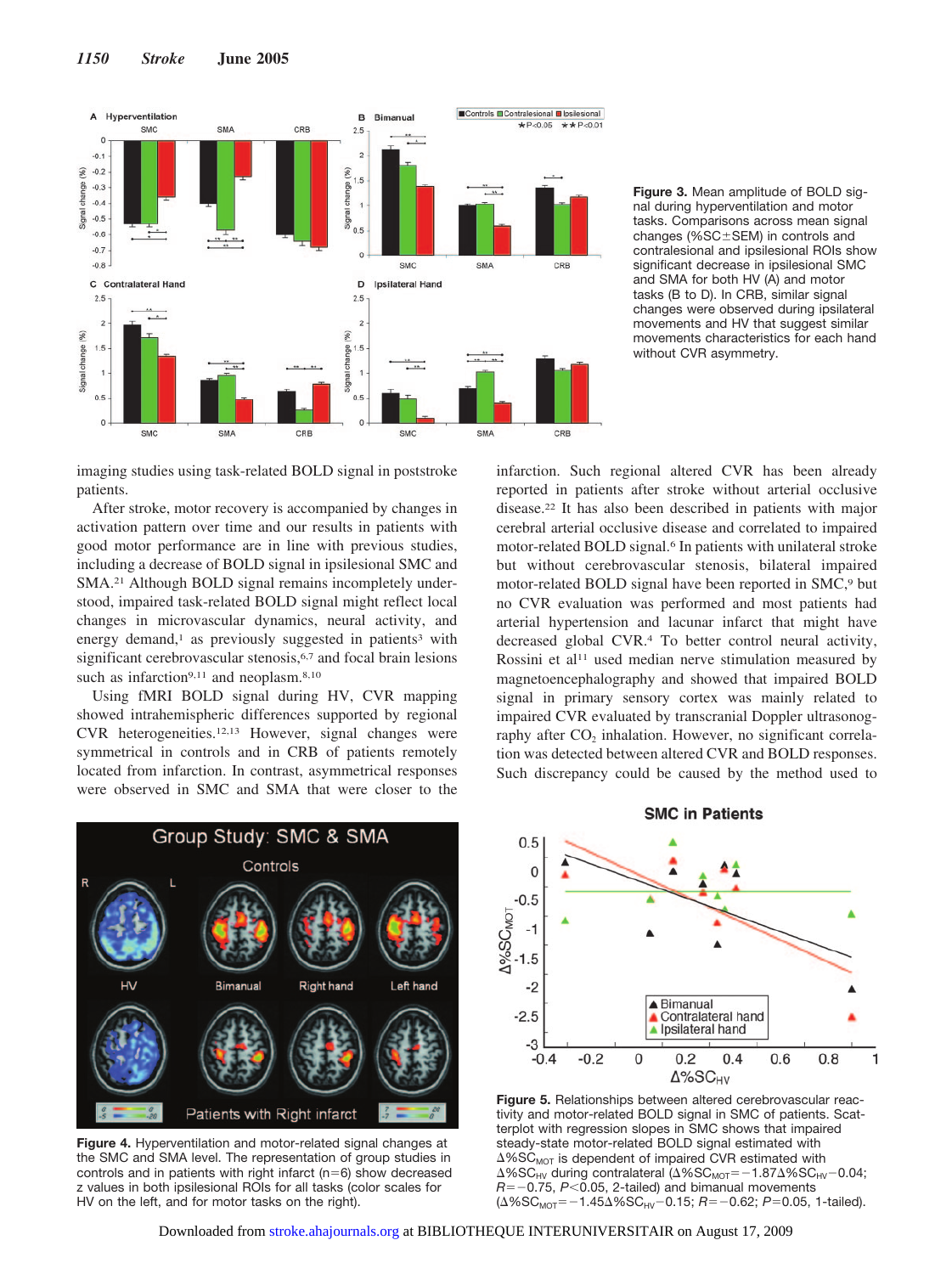estimate CVR, which relies mainly on large-vessel dynamics rather than small-vessel reactivity involved in BOLD contrast. Furthermore, of 10 patients, 8 patients had an arterial hypertension and 3 had a significant carotid stenosis that might have accounted for interindividual variability.11

Here, we have shown that impaired CVR was a predictor of impaired motor-related BOLD signal in SMC during contralateral movements. A recent study in rats did not find a similar correlation although decreased CVR and stimulationinduced activation were reported in the affected hemisphere but were not significant.<sup>23</sup> This discrepancy may be caused by several methodological differences including examinations performed after incomplete and variable recovery across animals, ROI selection in the ipsilesional SMC by mirroring the contralesional ROI, possible extension of infarction within the ipsilesional ROI, and functional activation determined using the activation volume of statistical maps, whereas we used percentage of signal change to avoid threshold issues.

Several mechanisms like ultrastructural changes in cerebral vessels caused by atherosclerosis and changes in cerebrovascular reactivity have been advocated to explain impaired neurovascular coupling in elderly and in patients. After stroke, perilesional gliosis and disruption of aminergic and cholinergic fibers that innervate the vasculature may alter neurovascular coupling in macroscopically intact adjacent regions.3

Basal perfusion conditions may also influence BOLD response.<sup>24</sup> In healthy subjects using fMRI with  $CO<sub>2</sub>$  challenge, as expired CO<sub>2</sub> increased, basal CBF increased and task-related BOLD signal decreased.24 Furthermore, CVR might be nonlinearly modulated by intra-arterial  $CO<sub>2</sub>$  pressure.<sup>25</sup> After stroke, changes in basal perfusion were reported in the surrounding zones of the infarct<sup>26</sup> but mean hemispheric CBF remained normal.22,26 We cannot exclude limited regional changes in CBF that may account for the absence of relationship between impaired CVR and task-related BOLD signal in the SMA. It could be hypothesized that basal CBF in the territories of the anterior cerebral arteries is modulated by a persistent collateral perfusion of the infarcted territory of the middle cerebral artery with an increased CBF in the ipsilesional SMA and a decreased CBF in the contralesional SMA leading to a decrease and an increase of BOLD signal, respectively.24 But such changes were observed during hyperventilation and ipsilateral movements only. Thus, further studies including a voxel-based evaluation of basal perfusion would be necessary to address this issue.

Influence of medication including antihypertensive treatment on BOLD signal and vasoreactivity is undergoing investigation.27,28 In this study, 2 patients (patients 1 and 7) had current antihypertensive medication using  $\beta$ -blockers at the time of examination. We cannot exclude potential effects of medication on the results as reported for angiotensinconverting enzyme inhibitors in a transcranial Doppler study using acetazolamide.27 However, a recent fMRI study showed no effect of  $\beta$ -blocker infusion on BOLD signal or vasoreactivity.28 Despite methodological differences between these studies, these discrepancies suggest further investigation on medication effect on BOLD signal and vasoreactivity and careful interpretations of BOLD studies in patients administered medication.

Changes in neural activity could also be advocated because activation in SMC and SMA are correlated to movement characteristics such as frequency, amplitude, and strength.<sup>29-31</sup> This hypothesis seems unlikely, at least in contralateral SMC and SMA, because all patients had fully recovered at the time of examination, movement frequency was visually triggered and monitored, and signal changes in ipsilateral CRB, also dependent of movement parameters,<sup>31</sup> were similar. In ipsilateral SMC and SMA, and contralateral CRB, decreased neural activity remains possible in the affected hemisphere, suggesting that lesion-induced neural reorganization may give priority to eloquent regions.32 However, based on BOLD fMRI data, evaluation of neural changes is deductive and largely speculative. Interpretation of the results must be performed cautiously, especially in patients by whom empirical evidence of BOLD signal impairment has been reported. Changes in energy demands are unlikely because increase in oxygen consumption could be excluded in patients after stroke.33

Because combined temporal changes in neural activity and cerebrovascular hemodynamics occur during recovery after brain lesion, appropriate evaluation of neural plastic changes remains challenging. In the present study, we have shown that CVR regional heterogeneities influence task-related BOLD signal in eloquent areas despite their apparent anatomical integrity but located close to an injured brain region. This relationship could partially explain empirical evidence of impaired activation in focal brain-lesioned patients.<sup>3,6-11</sup> Based on small individual samples, these preliminary results need to be confirmed on larger populations. The relationship between basal perfusion conditions and CVR remain to be determined at the voxel level. Although HV is a simple and reliable task to evaluate CVR, interindividual variability in task performance might have weakened the results and a standardized method independent of individual performance is suitable for further experiments. Further studies based on comparisons across populations must rely on selection criteria that control general and local conditions that may modify cerebrovascular hemodynamics such as comorbidities, medication, or smoking,<sup>3</sup> whereas methodological developments may improve modeling the neurovascular coupling at regional and individual levels.

#### **Acknowledgments**

We acknowledge the financial support of the Société Française de Radiologie and the GE William D. Coolidge innovation grant from the ECR R&E Fund (A.K.).

#### **References**

- 1. Logothetis NK, Wandell BA. Interpreting the BOLD signal. *Annu Rev Physiol*. 2004;66:735–769.
- 2. Birn RM, Saad ZS, Bandettini PA. Spatial heterogeneity of the nonlinear dynamics in the fMRI BOLD response. *Neuroimage*. 2001;14:817– 826.
- 3. D'Esposito M, Deouell LY, Gazzaley A. Alterations in the BOLD fMRI signal with ageing and disease: a challenge for neuroimaging. *Nat Rev Neurosci*. 2003;4:863– 872.
- 4. Claus JJ, Breteler MM, Hasan D, Krenning EP, Bots ML, Grobbee DE, Van Swieten JC, Van Harskamp F, Hofman A. Regional cerebral blood flow and cerebrovascular risk factors in the elderly population. *Neurobiol Aging*. 1998;19:57– 64.
- 5. Soltysik DA, Peck KK, White KD, Crosson B, Briggs RW. Comparison of hemodynamic response nonlinearity across primary cortical areas. *Neuroimage*. 2004;22:1117–1127.